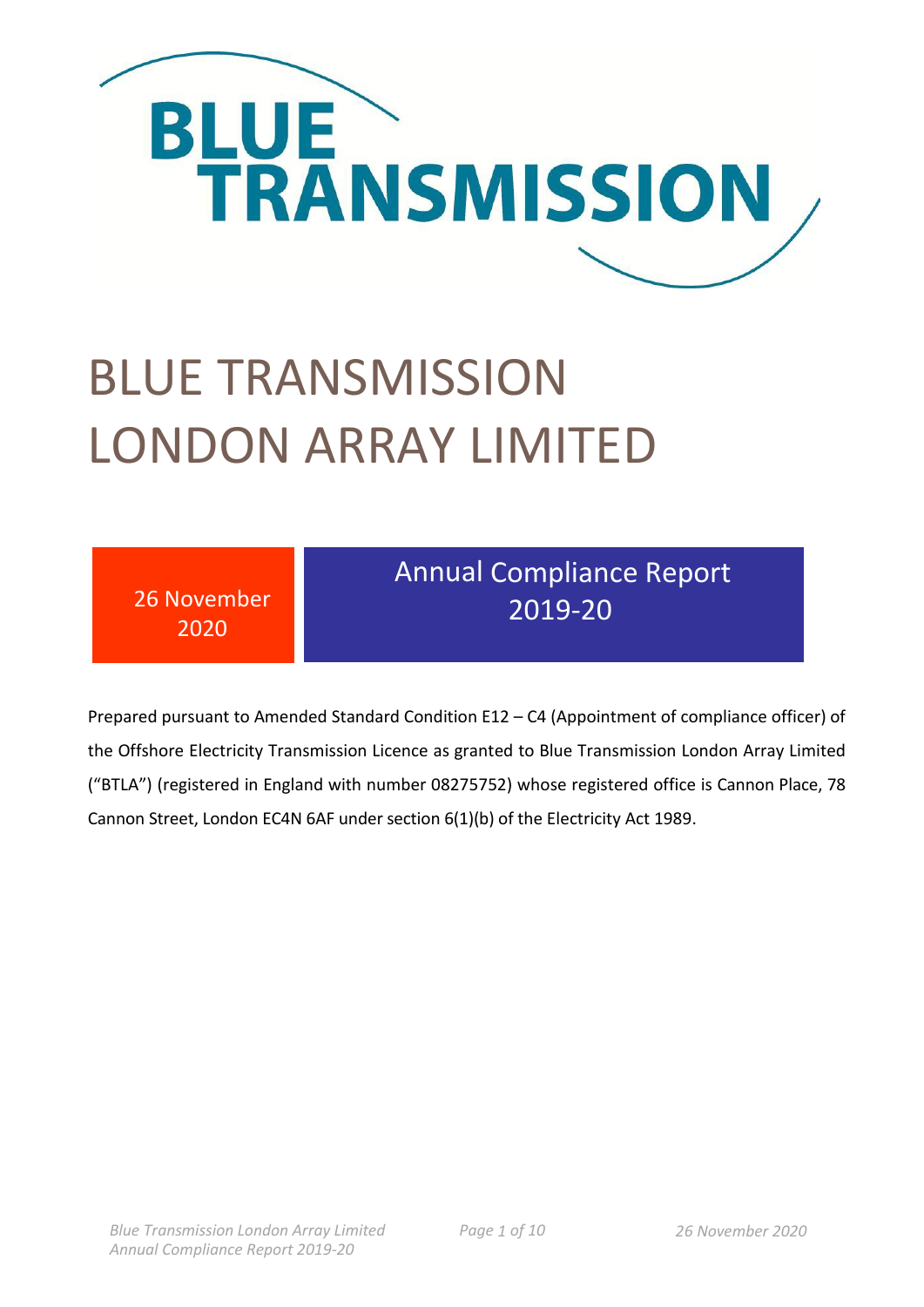#### **1. Introduction**

This report, produced pursuant to Amended Standard Condition E12 – C4: Appointment of compliance officer of the Offshore Electricity Transmission Licence ("The Licence") which was issued to Blue Transmission London Array Limited ("Licensee") on 9 September 2013 and came into force on 10 September 2013, addresses:

- 1) Compliance with the relevant duties (as defined below) during the period of this annual report being the period 10 September 2019 through to 9 September 2020 inclusive; and
- 2) Implementation of the practices, procedures and systems adopted in accordance with the "Separation and Independence of the Transmission Business Compliance Statement" or "the Statement" which was published by Blue Transmission London Array Limited on 5 November 2013.

The relevant duties of the Licensee require compliance with the following conditions of Licence granted to Blue Transmission London Array Limited ("BTLA" or "the Company") on 9 September 2013:

- Standard condition E6 (Prohibition of Cross-subsidies);
- Standard condition E7 (Restriction on Activity and Financial Ring Fencing);
- Amended standard condition E12 C1 (Conduct of the Transmission Business);
- Amended standard condition E12 C2 (Separation and Independence of the Transmission Business);
- Amended standard condition E12 C3(Restriction on use of certain information); and
- Amended Standard condition E12 C4 (Appointment of compliance officer).

For the avoidance of doubt this compliance report relates solely to BTLA's compliance with its relevant duties and business separation practices and references to any other compliance report included herein are provided for information purposes only.

# **2. Compliance with the relevant duties**

Under the terms of the Licence, the Licensee is required to publish a compliance statement that details how the Company intends to comply with its obligations under amended standard condition E12 – C2 of the Licence. The Statement was approved by the Board and by the Authority on 5 November 2013. The Statement has been published on the Blue Transmission website and is available via the following link:

[http://www.bluetransmission.com/sitemanager/uploads/files/Blue%20Transmission%20London%2](http://www.bluetransmission.com/sitemanager/uploads/files/Blue%20Transmission%20London%20Array%20compliance%20statement%20-board%20and%20Ofgem%20approved%205%20Nov%202013.pdf) [0Array%20compliance%20statement%20](http://www.bluetransmission.com/sitemanager/uploads/files/Blue%20Transmission%20London%20Array%20compliance%20statement%20-board%20and%20Ofgem%20approved%205%20Nov%202013.pdf) [board%20and%20Ofgem%20approved%205%20Nov%202013.pdf](http://www.bluetransmission.com/sitemanager/uploads/files/Blue%20Transmission%20London%20Array%20compliance%20statement%20-board%20and%20Ofgem%20approved%205%20Nov%202013.pdf)

For the period 10 September 2019 through to 9 September 2020 inclusive, BTLA and its fellow subsidiary undertakings Blue Transmission Walney 1 Limited ("BTW1"), Blue Transmission Walney 2 Limited ("BTW2") and Blue Transmission Sheringham Shoal Limited ("BTSS") each held an offshore electricity transmission licence to operate offshore electricity transmission systems that are independent of each other. BTLA, BTW1, BTW2, and BTSS are all wholly owned indirect subsidiaries and hence affiliates of Blue Transmission Investments Limited ("BTI").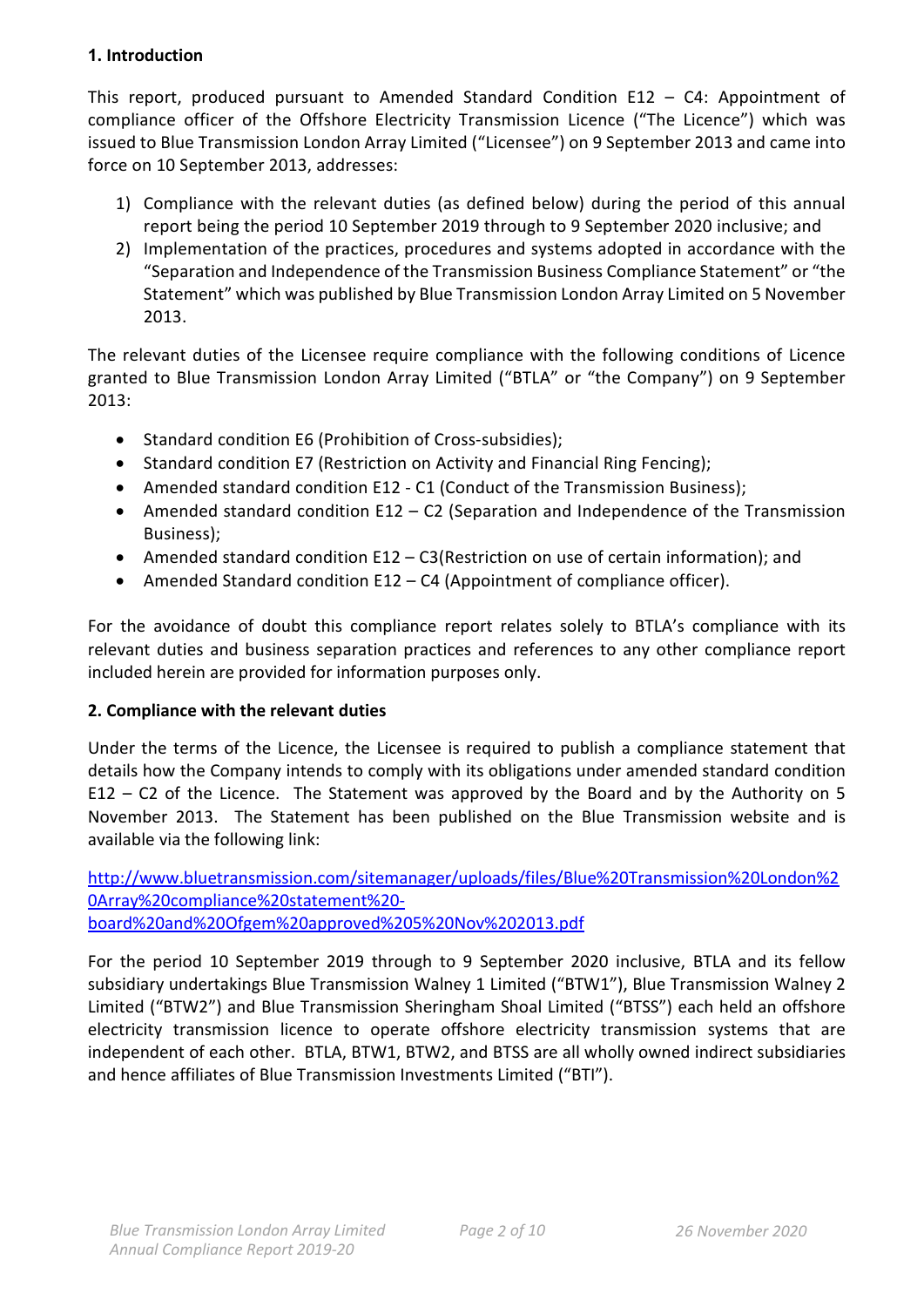The offshore electricity transmission licence granted to BTLA by the Authority permits this company to share certain resources with BTI and its affiliates, which includes BTW1, BTW2 and BTSS.

Further details of the relationship between BTLA, BTW1, BTW2 and BTSS are contained within the BTLA compliance statement that was approved by the Authority on 5 November 2013 and a link to the Statement is provided above.

BTLA has taken appropriate steps to ensure business separation was effective during the period of this annual report and the relevant issues understood by the directors within the BTI group of companies together with the employees, directors and consultants of Frontier Power Limited (provider of management services to the Company).

For the period of this report the Licensee has been in compliance with its relevant duties.

An annual compliance plan was produced by the compliance officer for the purpose of ensuring compliance with the relevant duties of the Licensee. The annual compliance plan detailed the actions to be undertaken by the compliance officer in relation to the relevant duties of the Licensee and included a consideration of: the advice and information to be provided by the compliance officer; information sharing processes; the Licensee's Licence monitoring processes; the agendas, papers and minutes of the Licensee's Board and committee meetings, reporting; and complaint handling. Further details of the monitoring, responsibilities and reporting obligations in so far as they relate to the relevant duties of the Licensee and how the Board, Compliance Committee and compliance officer discharge those duties can be seen from section 7 and 10 of the Licensee's Statement – a link to this statement is provided above.

# **Compliance Committee**

The Compliance Committee is a permanent internal body having an informative and consultative role, without executive functions, with powers of information, assessment and presentation to the Board. The Compliance Committee is a committee of the Board and reports to the Board in relation to matters of compliance with the Licence and has been formed to assist the Board in the effective discharge of its responsibilities as to compliance with the obligations placed on the Company as a result of being granted the Licence.

Mr Robert Tivey is the Company's compliance officer. Mr Tivey is not engaged in the management or operation of the licensed transmission business system, or the activities of any associated business.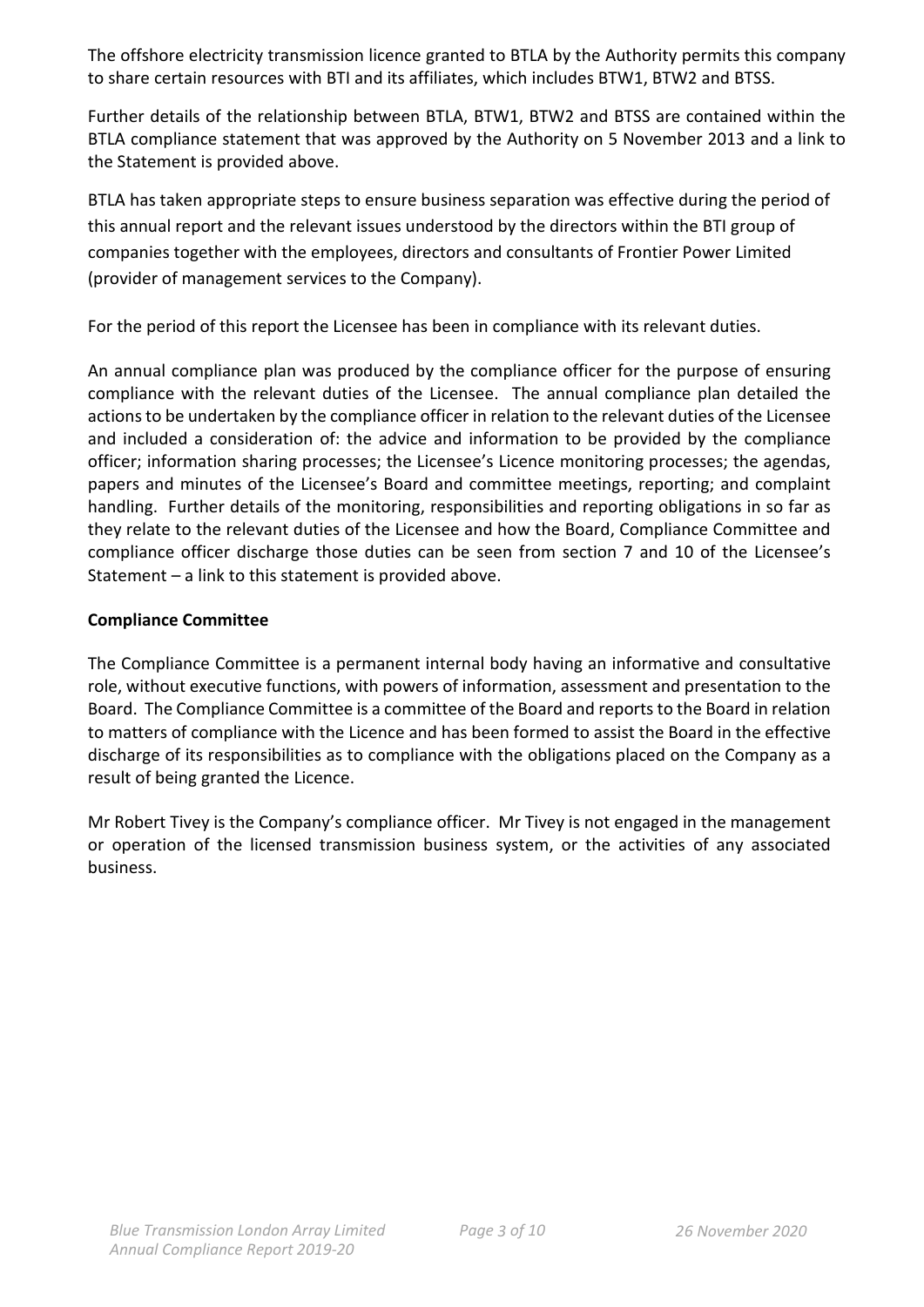Members of the Compliance Committee during the period of this report, and through to the date of this report were as follows:

| <b>Name</b>                |
|----------------------------|
| <b>Matthew Edwards</b>     |
| <b>Graham Farley</b>       |
| Matthew Pitts <sup>1</sup> |
| <b>Gary Thornton</b>       |

No issues in relation to the relevant duties of the Licensee have arisen during the period and no complaints have been received by the compliance officer.

The Company does not have an internal audit department and therefore no routine audits of compliance with the relevant duties have been undertaken; however, the Compliance Committee, the Board and the compliance officer have considered the various compliance reports and other evidence in respect of the relevant duties of the Licensee and have concluded that no such audit is necessary as no issues have arisen.

Detailed references to the work of the compliance officer are given in section 2 (f) below.

# **a) Amended Standard Condition E12-C1 (Conduct of the Transmission Business)**

The Licensee has complied at all times during the period of this report with the requirements of amended standard condition E12 – C1.

The Licensee has conducted the business of its Transmission Business consistent with the Statement in general and in particular the code of conduct ("the code") included at appendix 1 to the Statement. A link to the Statement is given above. All employees of the Company (although in fact the Company had no employees during the period of this report), the Company's directors together with all employees, directors and consultants of any of the Company's affiliates including its ultimate parent undertaking (BTI) and Frontier Power Limited that are engaged in providing management services to the Licensee are obliged to abide by the code and the Company and compliance officer has monitored compliance with the code.

In respect of the Licensee's conduct of its transmission business, through the application of the procedures and processes referenced in its Statement (see link to approved Statement above): the Compliance Committee; the Board; and the compliance officer all concur that no unfair commercial advantage has been conferred on or by the Licensee, it affiliates or related undertakings, any user of the national electricity transmission system or any other transmission licensee.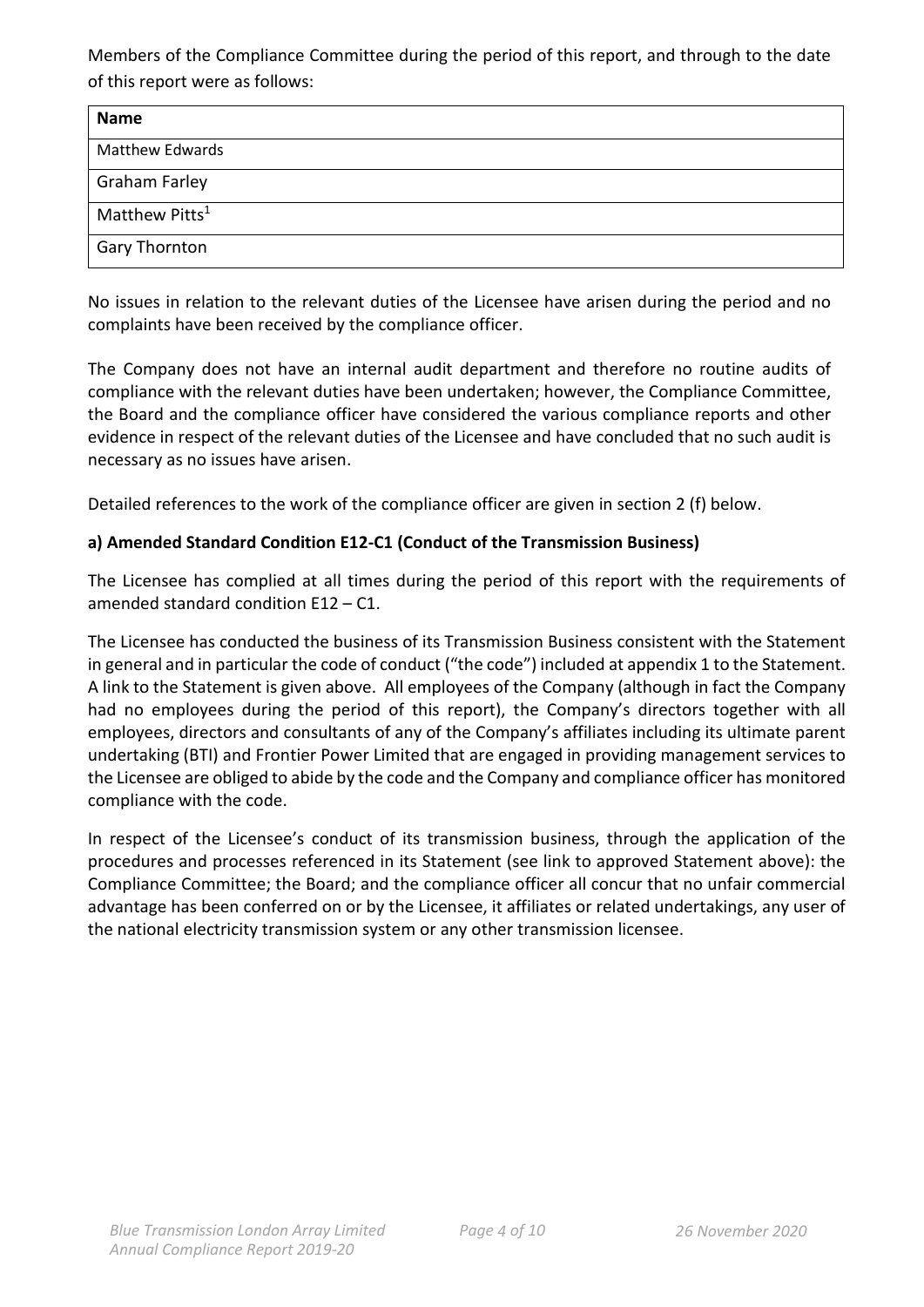In particular the Compliance Committee; the Board and compliance officer have all noted or concluded, as appropriate, during the period of this report the following:

- 1) That all employees and consultants of Frontier Power Limited (its affiliates and related undertakings to the extent those employees and consultants provide management services directly or indirectly to BTLA) had confirmed their acceptance of the code that informs those individuals of their obligations under the Licence (as amended by any consents granted by the Authority);
- 2) That in respect of the individuals referenced in 1) above that they had confirmed adherence to the code;
- 3) That the compliance officer had interviewed some of the individuals referenced in 1) above to ensure that they understand the importance of the code and for them to confirm adherence and he has satisfied himself that they have done so;
- 4) That the operating model as described in the section 4 of the Statement has resulted in the Licensee primarily contracting with independent third parties with limited contractual arrangements being entered into with any affiliate, related undertakings and/or related parties of the Licensee. Consequently, the risk of the Licensee (including its affiliates and related undertakings), any user of the national electricity system or any other transmission licensee obtaining an unfair commercial advantage is considered very unlikely;
- 5) The Licensee has a procurement policy in place that requires certain authorisations to be obtained at different levels of procurement that is designed to prevent unauthorised, noncompliant behaviour.

Consequently, the Board have concluded that the Licensee has been in compliance at all times with paragraph 1 of amended standard condition E12 - C1 (Conduct of the Transmission Business) over the period of this report.

The Compliance Committee, the Board and compliance officer also note that no associated business of the Licensee is authorised to generate and/or supply electricity and that to the extent that the licensee has secured and procured separate premises, equipment, systems for recording and storing data, facilities, staff, and property that these are held separately from those owned by the transmission licensee that, being a holder of a co-ordination licence, is responsible for co-ordinating and directing the flow of electricity onto or over the national electricity transmission system. Consequently, the Board has concluded that the Licensee has been in compliance with paragraph 2 of amended standard condition E12 - C1 (Conduct of the Transmission Business) over the period of this report.

# **b) Amended Standard Condition E12 – C2 (Separation and Independence of the Transmission Business)**

The Licensee has complied at all times during the period of this report with the requirements of amended standard condition E12 – C2.

The Licensee has conducted the business of its Transmission Business consistent with the Statement in general and in particular paragraph 6 and the sub-clauses thereto of the Statement.

A description of the corporate governance arrangements that applied during the period of this report that are consistent with the arrangements described in the Statement can be seen in the Company's regulatory accounts on pages 25 to 29 inclusive and can be seen here:

# [https://www.bluetransmission.com/sitemanager/uploads/files/BTLA\\_Reg\\_accts\\_18-19\\_-](https://www.bluetransmission.com/sitemanager/uploads/files/BTLA_Reg_accts_18-19_-_signed.pdf) [\\_signed.pdf](https://www.bluetransmission.com/sitemanager/uploads/files/BTLA_Reg_accts_18-19_-_signed.pdf)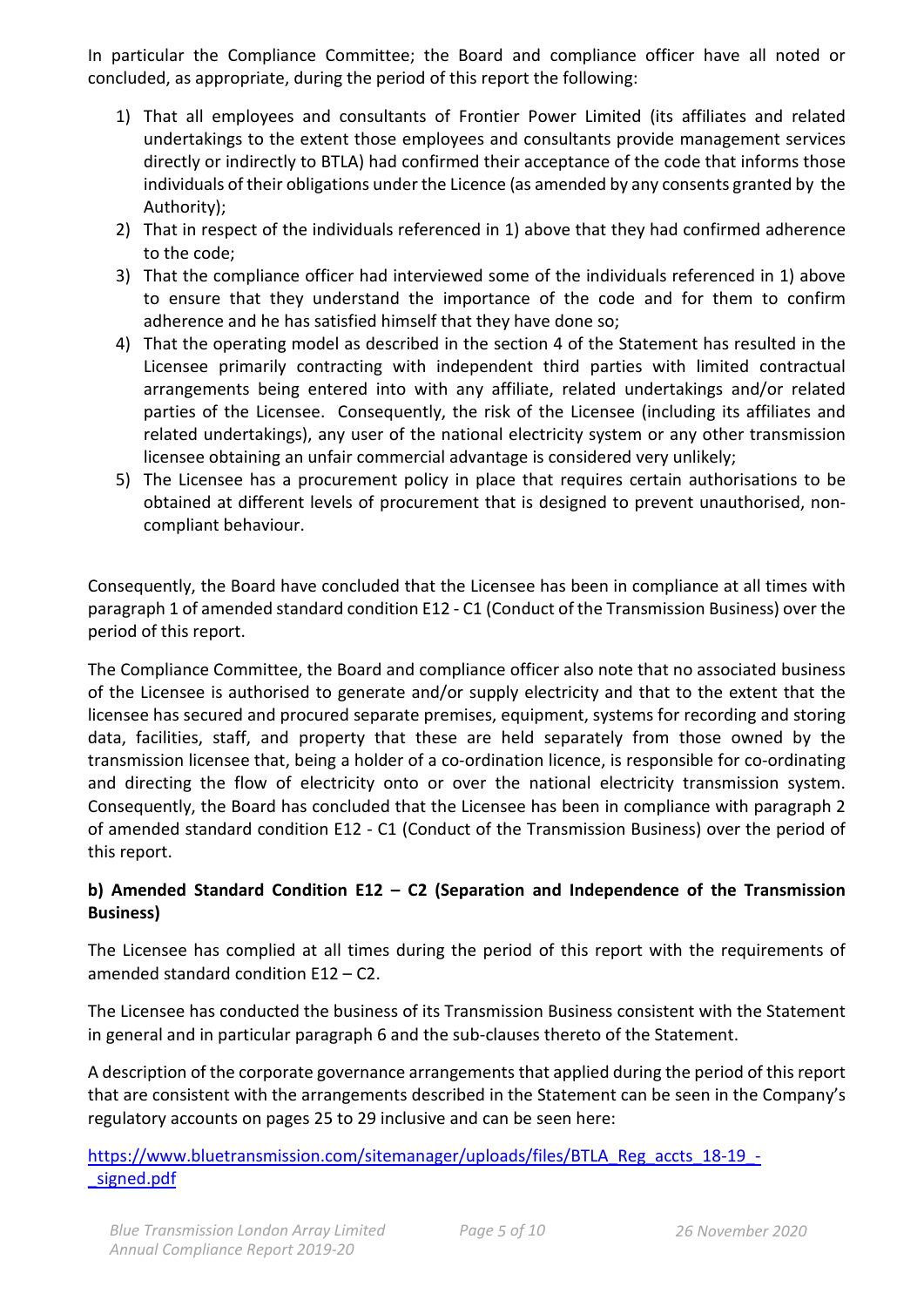The Compliance Committee, the Board and the compliance officer note the following:

- The publication of the Statement was compliant with the requirements of paragraph 2, 3 and 4 of amended standard condition E12 – C2;
- That the transmission licence issued to BTLA does not prohibit the sharing of resources with BTW1, BTW2 and BTSS. Furthermore, the transmission licence issued to BTLA would allow for the engagement of a person, who had ceased to be engaged in, or in respect of, the management or operation of the BTLA transmission business, by any of the current associated businesses of BTLA;
- That BTW1, BTW2 and BTSS requested and received a consent from the Authority that permit these licensed businesses to share resources and engage persons on a basis which are equivalent to that permitted by BTLA under its licence.

# Copies of the relevant consents referenced above can be seen here:

[https://www.ofgem.gov.uk/publications-and-updates/blue-transmission-walney-1-limited-%E2%80%93](https://www.ofgem.gov.uk/publications-and-updates/blue-transmission-walney-1-limited-%E2%80%93-consent-under-amended-standard-condition-e12-c2) [consent-under-amended-standard-condition-e12-c2](https://www.ofgem.gov.uk/publications-and-updates/blue-transmission-walney-1-limited-%E2%80%93-consent-under-amended-standard-condition-e12-c2)

[https://www.ofgem.gov.uk/publications-and-updates/blue-transmission-walney-2-limited-%E2%80%93](https://www.ofgem.gov.uk/publications-and-updates/blue-transmission-walney-2-limited-%E2%80%93-consent-under-amended-standard-condition-e12-c2) [consent-under-amended-standard-condition-e12-c2](https://www.ofgem.gov.uk/publications-and-updates/blue-transmission-walney-2-limited-%E2%80%93-consent-under-amended-standard-condition-e12-c2)

<https://www.ofgem.gov.uk/publications-and-updates/amended-standard-condition-e12-c2-consent>

#### **c) Amended Standard Condition E12-C3 (Restriction on use of certain information)**

The Licensee has complied at all times during the period of this report with the requirements of amended standard condition E12 – C3.

All employees of the Company (although as previously noted there were no such employees during the period of this report) together with all employees, directors and consultants of Frontier Power Limited engaged in the supply of management services to the Company (either directly or indirectly) are obliged to abide by the code which makes specific reference to the restrictions on the use of certain information (paragraph 5 refers) and the Licensee has monitored compliance with the code by way of enquiry of management; the activities of the compliance officer; and discussions held within the Compliance Committee and/or the Board.

Management has put in place controls and procedures to restrict access to information to authorised personnel only. These include controlling physical access to buildings and rooms within buildings and logical access / password protection in relation to data stored on computer systems and related data storage systems. In addition, management assesses the risk of the deliberate disclosure of information to unauthorised personnel as being highly unlikely as the commercial value of such information is considered very low. The compliance officer, Compliance Committee and the Board concur with this assessment.

All employees (if the Company engaged staff) and Frontier Power employees and consultants, to the extent that they are engaged in supplying management services to BTLA directly or indirectly are required to confirm adherence to the code. In addition, the compliance officer has interviewed certain Frontier Power employees and consultants to ensure that they understand the importance of the code and for them to confirm adherence and has satisfied himself that they have done so.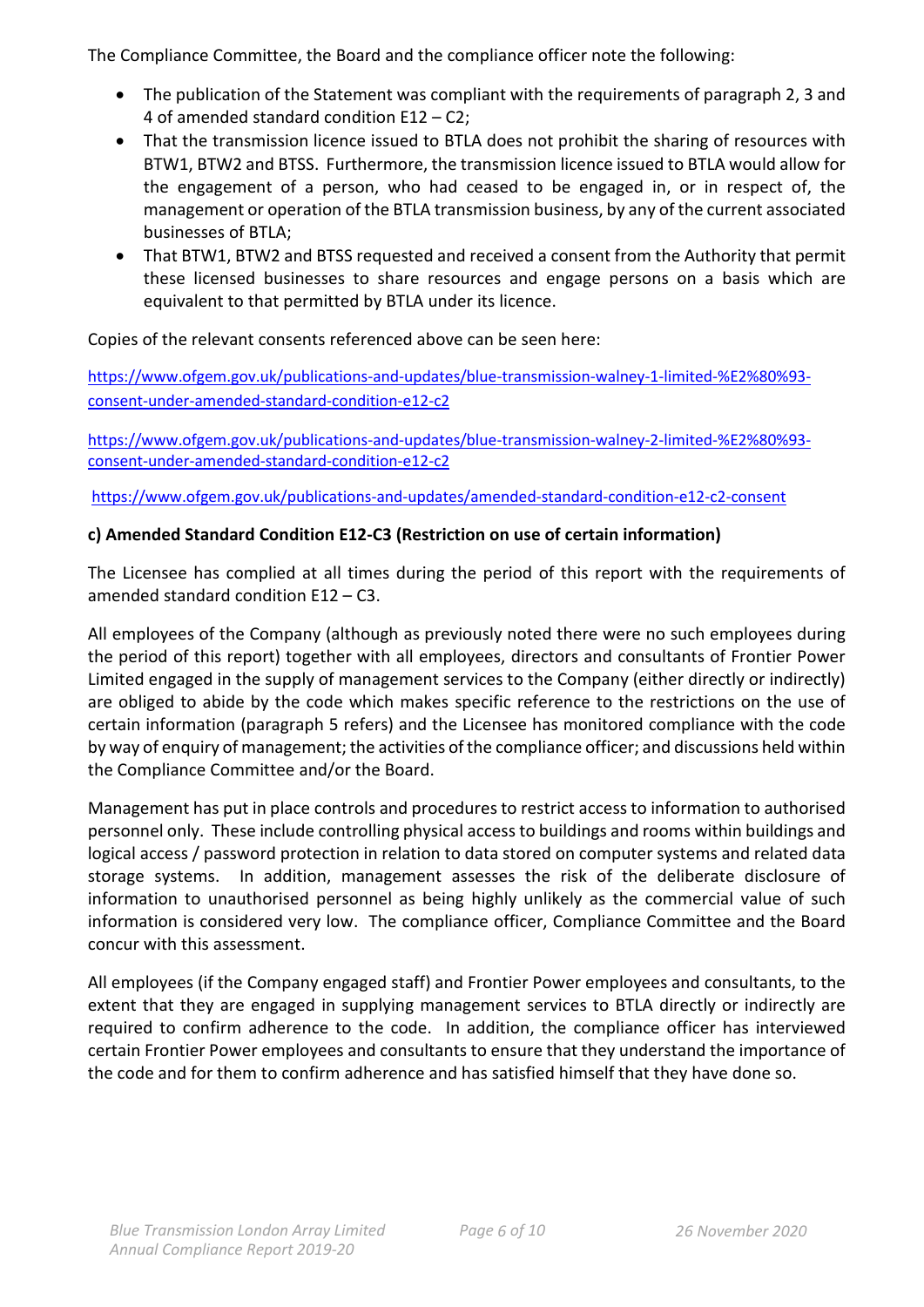#### **d) Standard Condition E6 – Prohibition of cross-subsidies**

The Licensee has complied at all times during the period of this report with the requirements of standard condition E6.

The Licensee has complied with the requirement not to give or receive a cross subsidy at any time during the period covered by this report to or from any other business or an affiliate or related undertaking of the Licensee.

As noted at paragraph 8.6 of the Statement the nature of the operating model inherently minimises the risk of cross subsidisation as there is a separation of the ultimate ownership of the Licensee from those entities contracted to operate the transmission system – these entities being independent of the ultimate owners (the investors in BTI).

The Compliance Committee, the Board and the compliance officer note that there have been no transactions with affiliates or related parties of the Licensee during the period of this report that were not permitted by the offshore electricity transmission licence.

# **e) Standard Condition E7 – Restriction on Activity and Ring Fencing**

The Licensee has complied at all times during the period of this report with the requirements of standard condition E7.

The Licensee has conducted the business of its Transmission Business consistent with the Statement in general and in particular paragraph 9 of the Statement.

During the period of this report, the Compliance Committee, the Board and compliance officer have considered the activities undertaken by the Licensee to ensure that they fall within the remit of those activities permitted under the Licence. This consideration has included, amongst other matters, a review of: the budget; forecasts; quarterly management reports; reports prepared by Frontier Power (provider of management services to the Licensee); and any reports prepared by the compliance officer after carrying out his activities. The Compliance Committee, the Board and the compliance officer have reviewed the nature of the activities undertaken by the Licensee or contemplated by the Licensee and are satisfied that all the activities undertaken during the period of this report or contemplated during the period of this report and included within the budget or forecast are all permitted activities under the terms of the licence.

The Compliance Committee, the Board and compliance officer having considered the evidence available to them in the form of the reports etc. referenced above note that during the period of this report, the Licensee, which does not have any "relevant associates" (as defined under its offshore electricity licence), has not carried out any activities other than those activities that directly relate to the operation of an offshore transmission business.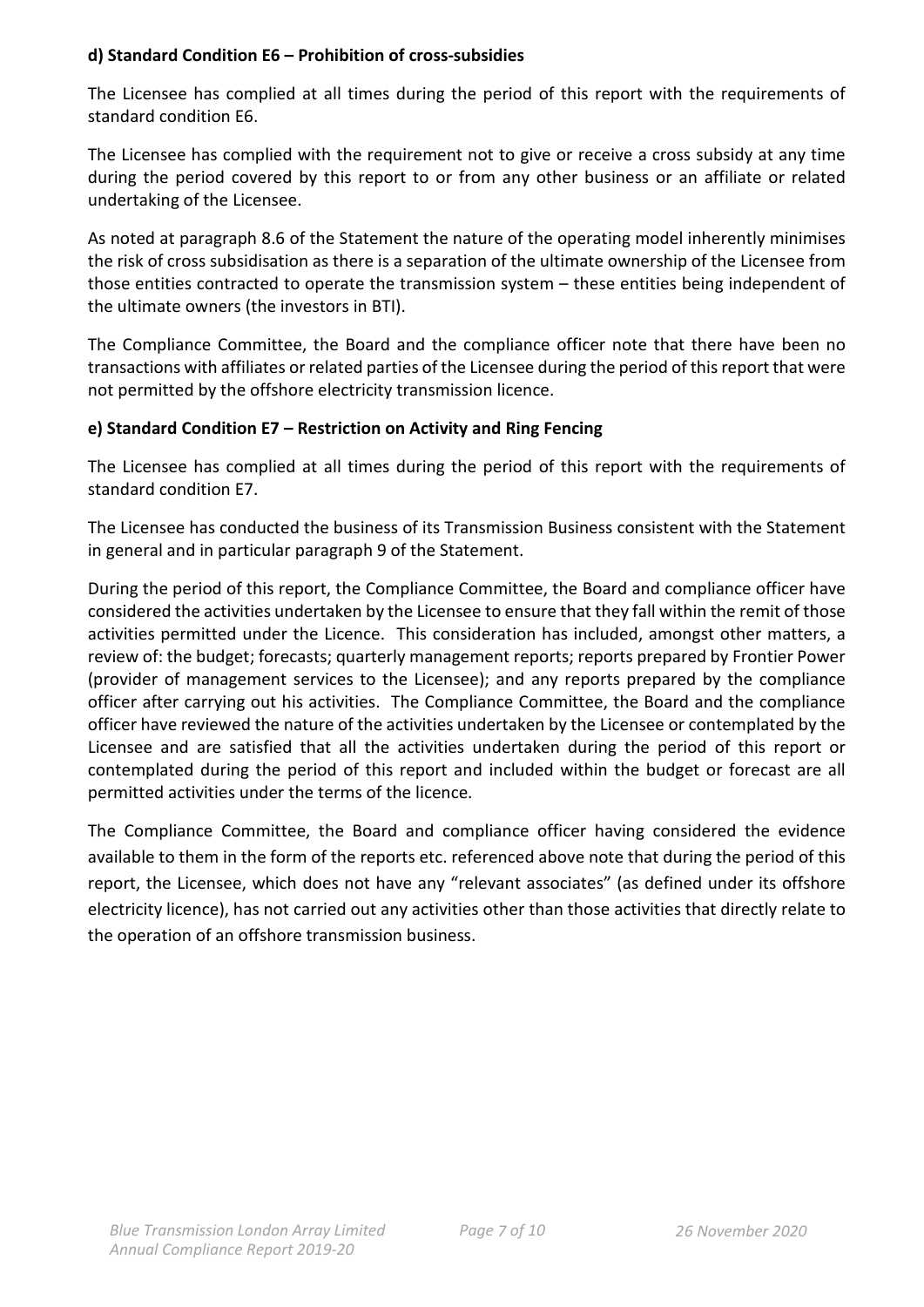# **f) Amended Standard Condition E12-C4 - Appointment of Compliance Officer**

Mr Robert Tivey is BTLA's appointed compliance officer. Mr Tivey has worked for over thirty years in the UK electricity supply industry holding senior management positions in the CEGB, National Power and National Grid. Mr Tivey's experience includes, *inter alia*, responsibility for managing a number of quasi-judicial processes such as planning inquiries and regulatory compliance in both the public and private sectors.

As compliance officer Mr Tivey prepared an annual compliance plan for BTLA which was presented to BTLA's Compliance Committee and Board on 27 November 2019.

By way of enquiry during the period of this report of both the management of the Licensee and the compliance officer together with a review of reports provided by the compliance officer and management and having observed the activities of the compliance officer, the Compliance Committee and Board satisfied themselves that consistent with the requirements of amended standard condition E12 – C4 (3) that the compliance officer was not engaged in the management or operation of the of the Licensee's transmission system or that of any associated business. The Board and Compliance Committee noted that the compliance officer, Mr Robert Tivey, had been appointed as compliance officer to Blue Transmission Walney 1 Limited, Blue Transmission Walney 2 Limited, Blue Transmission Sheringham Shoal Limited and WoDS Transmission plc but further noted that the position of compliance officer to these companies was not a position of management in those companies. In addition, the Board and Compliance Committee noted, and the compliance officer confirmed that the compliance officer had not been engaged in the management or operation of the Licensee's transmission system or that of any associated business during the period of this report.

The Board noted that a Compliance Committee (being a committee of the board of directors of the Licensee) had been established in accordance with amended standard condition E12 – C4 (4) for the purpose of overseeing and ensuring the performance of the duties and tasks of the compliance officer as set out in paragraph 7 of amended standard condition E12-C4 and the compliance of the Licensee with its relevant duties.

The Board further noted that the Compliance Committee, consistent with the requirements of paragraph 4 of amended standard condition E12-C4, had:

- 1) reported to the Board; and
- 2) included within their membership: a Director who took responsibility for day-to-day compliance with the activities of the Licence; and such persons from within the Licensee's business who are responsible for the management of regulatory issues relating to the Licence.

The Board and the Compliance Committee by way of regular enquiry of the compliance officer and management confirmed that they were satisfied that during the period of this report, that the compliance officer had been provided with such staff, premises, equipment, facilities and other resources as necessary together with such access to the Licensee's premises, systems, information and documentation as necessary for the compliance officer to carry out his duties. The Board and Compliance Committee noted, and the compliance officer concurred that in accordance with amended standard condition E12 – C4 (5) that the compliance officer had been provided with all the staff, premises, equipment, facilities and other resources together with access to premises, systems, information and documentation as required to carry out the duties of the compliance officer.

The Board noted that the Licensee had received no complaint or representation from any person in respect of a matter arising under or by virtue of the relevant duties.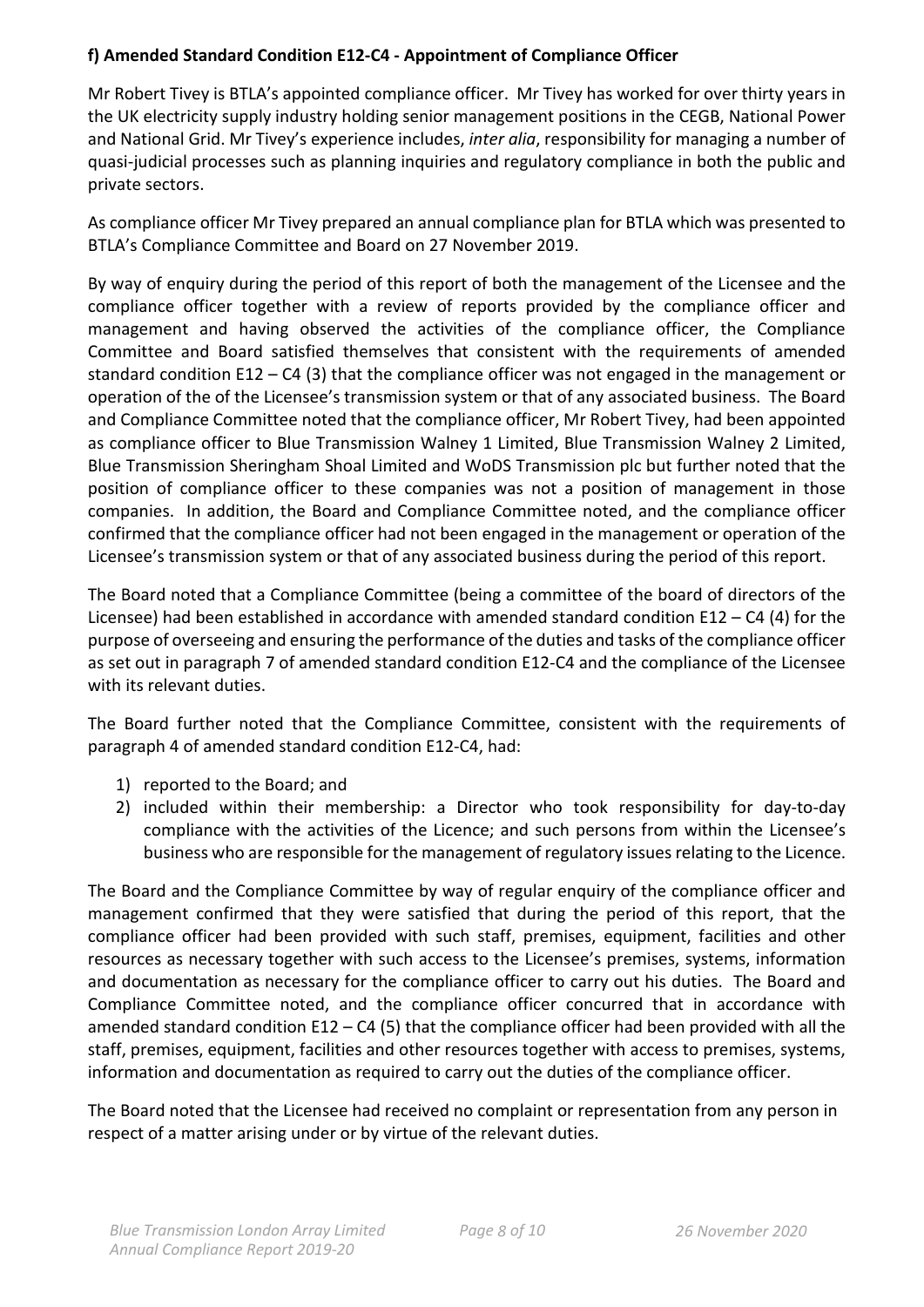The compliance officer's activities during the year included:

- Preparation and presentation of an annual compliance plan to the Compliance Committee;
- Reviewing all Board and Management papers and minutes to ensure compliance with the relevant duties of the Licensee;
- Discussion with certain Frontier Power directors, employees and consultants to ensure that the principles and practices of the relevant duties in general were understood and that the principles and practices relating to business separation in particular were adhered to;
- Reviewing policy and process documents together with employment contracts and the code to confirm that compliance with the relevant duties of the Licensee was properly represented and adhered to;
- Reviewing the register of obligations to ensure compliance with the relevant duties of the Licensee;
- Specific discussion with management on Blue Transmission's the methodology in relation to cost attribution and cost allocations within the Blue Transmission group to ensure there is no cross subsidisation;
- Presenting Reports to the BTLA Compliance Committee in line with the annual compliance plan and discussing any potentially regulatory compliance issues with the Committee;
- Reporting annually to the Board on compliance with the relevant duties of the Licensee.

The compliance officer was not asked to investigate any complaints during the period of this report and did not identify any breaches of the Licensee's relevant duties which required the attention of the Compliance Committee or the Board.

# **Certificate of Compliance**

The certificate of Compliance as required under Amended Standard Condition E12-C4 (9) (d) is attached as Annex 1.

# **3. Who to contact for more information**

Mr R Tivey

Compliance officer Blue Transmission London Array Limited The American Barns Lighthorne Warwickshire CV35 0AE